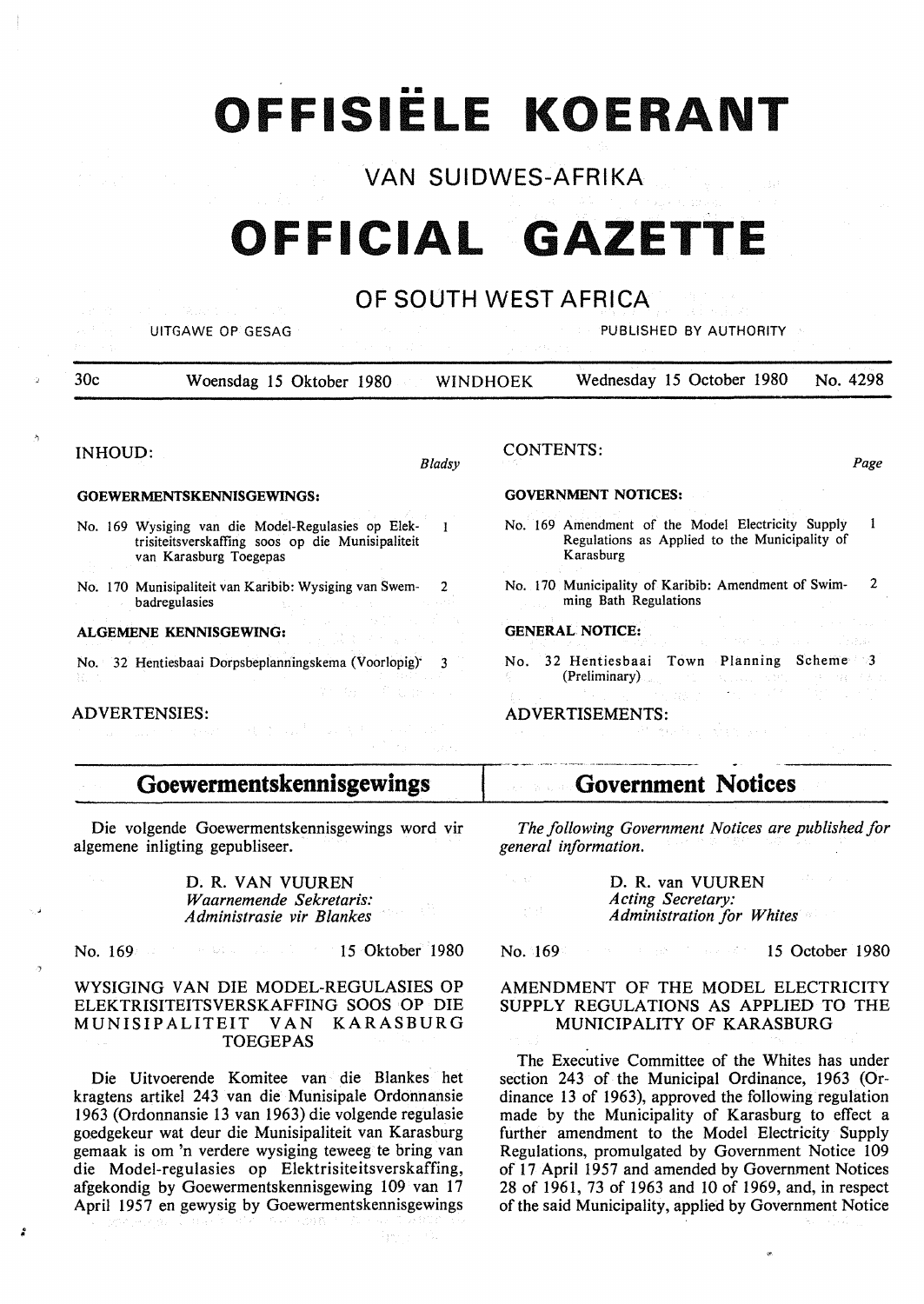28 van 1961, 73 van 1963 en 10 van 1969, en, ten opsigte van genoemde Munisipaliteit, toegepas by Goewermentskennisgewing 9 van 15 Januarie 1958 en gewysig by Goewermentskennisgewings 144 van 1970, 69 van 1972, 160 van 1974, 326 van 1975, 220 van 1976, 163 van 1977, 22 en 267 van 1978, 75 en 133 van 1979 en 123 van 1980:

Byvoegsel D word hierby gewysig deur in item  $5(e)(v)$ die uitdrukking "enkelfasige aansluiting se koste is R75,00 en die van driefasige aansluiting R150,00" deur die uitdrukking "Die bedrag wat vir 'n aansluiting betaal moet word, is die werklike koste plus 20%." te vervang.

No. 170 15 Oktober 1980

#### MUNICIPALITEIT **VAN KARIBIB: WYSIGING VAN SWEMBADREGULASIES**

Die Uitvoerende Komitee van die Blankes het kragtens artikel 243 van die Munisipale Ordonnansie 1963 (Ordonnansie 13 van 1963) die volgende regulasie goedgekeur wat deur die Munisipaliteit van Karibib gemaak is om die Swembadregulasies, afgekondig by Goewermentskennisgewing 40 van 1 Maart 1955 en gewysig by Goewermentskennisgewings 51 van 1969, 175 van 1971, 216 van 1975 en 318 van 1977, te wysig:

Regulasie 19 word hierby deur die volgende regulasie vervang:

"19. (1) Die volgende tariewe is op die gebruik van die swembad van toepassing:

| (a) Daaglikse toegangskaartjies:<br>$\sim$ and $\sim$ 544                                                     |
|---------------------------------------------------------------------------------------------------------------|
|                                                                                                               |
| (ii) volwassenes $\ldots$ ,       R0,75                                                                       |
| (b) Maandkaartjies wat vir 'n tydperk van 30 dae geldig<br>is:                                                |
|                                                                                                               |
| a sa kabup<br>(ii) volwassenes $\ldots \ldots \ldots \ldots \ldots \ldots \ldots$ R2,50                       |
| (c) Halfseisoenkaartjies wat vanaf 1 September tot 31<br>Desember of vanaf 1 Januarie tot 30 April geldig is: |
|                                                                                                               |
| (ii) volwassenes $\ldots \ldots \ldots \ldots \ldots \ldots \ldots \ldots$ R7,00                              |
| (d) Seisoenkaartjies wat vanaf 1 September tot 30 April<br>geldig is:                                         |

9 of 15 January 1958 and amended by Government Notices 144 of 1970, 69 of 1972, 160 of 1974, 326 of 1975, 220 of 1976, 163 of 1977, 22 and 267 of 1978, 75 and 133 of 1979 and 123 of 1980:

그 경찰 사람이

Appendix D is hereby amended by the substitution in item  $5(e)(v)$  for the expression "The cost of single phase connections shall be R75,00 and that of three phase connections R 150,00." of the expression "The amount to be paid for any connection shall be the actual cost plus 20%.".

No. 170 15 October 1980

#### **MUNICIPALITY OF KARIBIB: AMENDMENT** OF **SWIMMING** dATH **REGULATIONS**

The Executive Committee of the Whites has under section 243 of the Municipal Ordinance, 1963 (Ordinance 13 of 1963), approved the following regulation made by the Municipality of Karibib to amend the Swimming Bath Regulations, promulgated by Government Notice 40 of 1 March 1955 and amended by Government Notices 51 of 1969, 175 of 1971, 216 of 1975 and 318 of 1977:

The following regulation is hereby substituted for regulation 19:

"19.  $(1)$  The following tariffs shall apply to the use of the swimming bath:

|     | (a) Daily admission tickets:                                                                                                                                                                                                            |
|-----|-----------------------------------------------------------------------------------------------------------------------------------------------------------------------------------------------------------------------------------------|
|     | (i) children $\ldots \ldots \ldots \ldots \ldots \ldots \ldots \ldots \ldots$ R0,35                                                                                                                                                     |
|     |                                                                                                                                                                                                                                         |
|     | (b) Monthly tickets which are valid for a period of 30<br>days:                                                                                                                                                                         |
|     | (i) children $\ldots \ldots \ldots \ldots \ldots \ldots \ldots \ldots$ R1,25                                                                                                                                                            |
|     |                                                                                                                                                                                                                                         |
|     | (c) Half-season-tickets which are valid from 1<br>September to 31 December or from 1 January to 30<br>April:<br>$\mathcal{L}(\mathcal{A})$ and $\mathcal{L}(\mathcal{A})$ and $\mathcal{L}(\mathcal{A})$ and $\mathcal{L}(\mathcal{A})$ |
|     | and the control of the stage of the control of the                                                                                                                                                                                      |
|     |                                                                                                                                                                                                                                         |
| (d) | Season-tickets which are valid from 1 September to<br>30 April:                                                                                                                                                                         |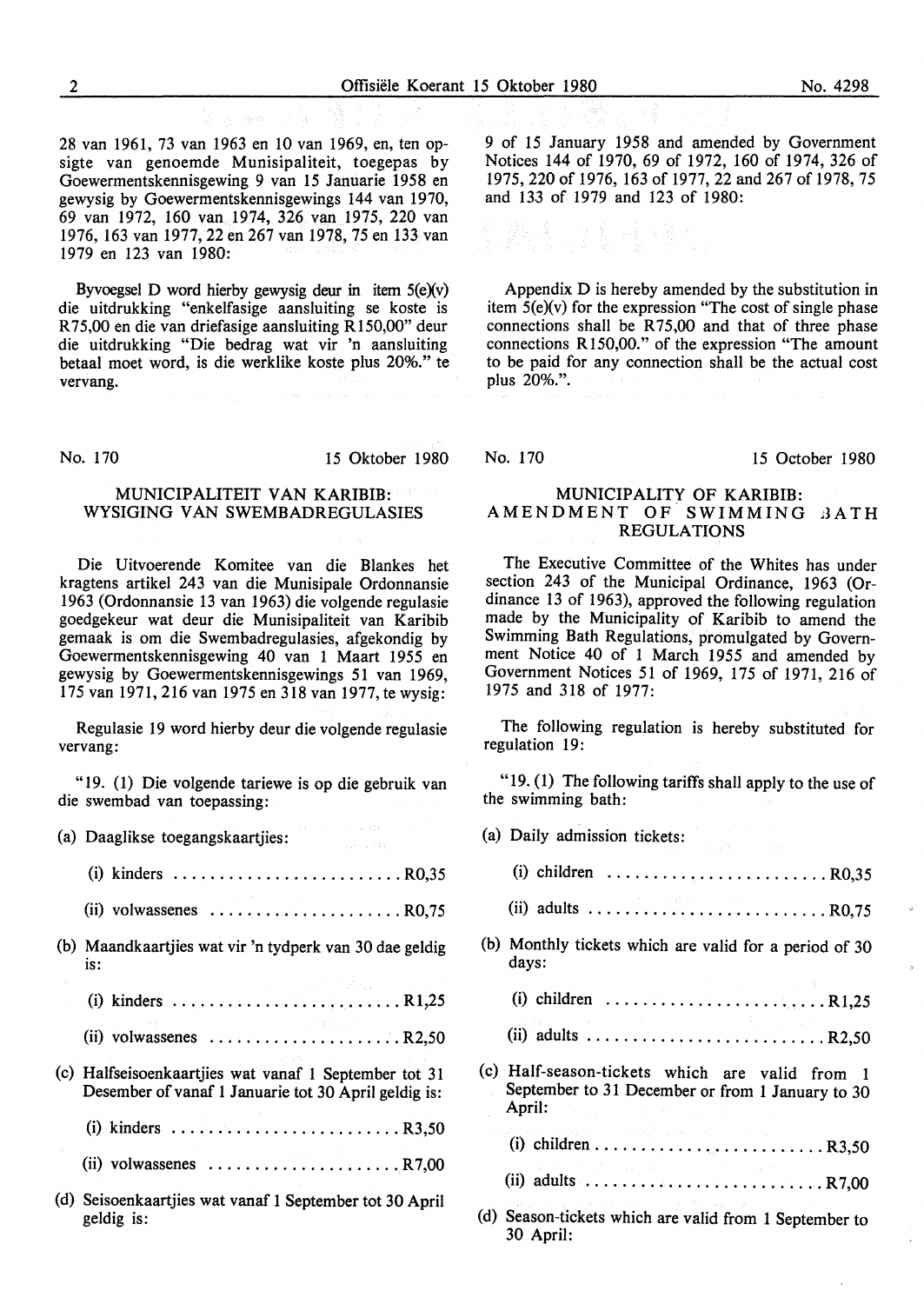- (i) kinders ......................... R5,50
- $(ii)$  volwassenes  $\ldots \ldots \ldots \ldots \ldots \ldots$  R11,00.

(2) By die toepassing van subregulasie (1) omvat "volwassenes" kinders bo die ouderdom van 16 jaar.

(3) 'n Swemkaartjie is nie oordraagbaar nie.".

# **Algemene Kennisgewing**

No. 32 van 1980

#### HENTIESBAAI DQRPSBEPLANNINGSKEMA (VOORLOPIG)

Kennis geskied hierby kragtens artikel 23 van die Dorpsbeplanningsordonnansie 1954 (Ordonnansie 18 van 1954) dat die dorpsbeplanningskema van Hentiesbaai ter goedkeuring aan die Uitvoerende Komitee voorgelê is.

Eksemplare van die dorpsbeplanningskema en van die kaarte, planne, dokumente en ander verbandhoudende sake lê gedurende kantoorure in kamer 213, Rentmeestergebou, Windhoek, ter insae.

Elkeen wat beswaar bet teen die dorpsbeplanningskema moet sy beswaar skriftelik voor of op 3 Desember 1980 by die Sekretaris, Suidwes-Afrikaanse Beplanningsadviesraad, Privaatsak 12025, Ausspannplatz, indien.

**R. Z. SCHOEMAN**  *SEKRETARIS*  **SWABAR** 

### **Advertensies**

#### ADVERTEER IN DIE OFFISIELE KOERANT VAN SUID-WES-AFRIKA

I. Die *Offisie1e Koerant* verskyn op die lste en 15de dag van elke maand; as een van hierdie dae op 'n Sondag of openbare feesdag val, verskyn die *Offisiifle Koerant* op die eersvolgende werkdag.

2. Advertensies wat in die *Offisiifle Koerant* geplaas moet word, moet in die taal waarin hulle sal verskyn aan die OFFISIELE **KOERANTKANTOOR, P.S.** 13186, Windhoek, geadresseer word, of by Kamer l09, Administrasie-gebou, Windhoek, afgelewer word, nie later nie as 4,30 nm. op die NEGENDE dag voor die verskyning van die Offisiële Koerant, waarin die advertensie geplaas moet word.

3. Advertensies word na die amptelike gedeelte in die *Offisiifle*  Koerant geplaas, of op 'n ekstra blad van die Offisiële Koerant, al na die Sekretaris goedvind.

4. Advertensies word vir die openbare voordeel in die Offisiële *Koerant* gepubliseer. Vertalings moet deur die Adverteerder of sy agent gelewer word indien verlang.

- (i) children  $\ldots \ldots \ldots \ldots \ldots \ldots$ . R5,50
- $(ii)$  adults  $\ldots \ldots \ldots \ldots \ldots \ldots$ . R11,00.

(2) For the purposes of subregulation (1), "adults" includes children over the age of 16 years.

(3) A bathing ticket shall not be transferable.".

## **General Notice**

#### No. 32 of 1980

#### HENTIESBAAI TOWN PLANNING SCHEME (PRELIMINARY)

Notice is hereby given in terms of section 23 of the Town Planning Ordinance, 1954 (Ordinance 18 of 1954) that the town planning scheme of Hentiesbaai has been submitted to the Executive Committee for its approval.

Copies of the town planning scheme and of the maps, plans, documents and other relevant matters are lying for inspection during office hours in room 213, Rentmeester Building, Windhoek.

Any person who wishes to object to the approval of the town planning scheme should lodge his objections in writing with the Secretary, South West African Planning Advisory Board, Private Bag 12025, Ausspannplatz, before or on 3 December 1980.

#### R.Z. SCHOEMAN

*SECRETARY:*  S.W.A.P.A.B.

## **Advertisements**

ADVERTISING IN THE OFFICIAL GAZETTE OF SOUTH WEST AFRICA

I. The *Official Gazette* is published on the 1st and 15th day of each month; if either of those days falls on a Sunday or Public Holiday, the *Official Gazette* is published on the next succeeding working day.

2. Advertisenients for insertion in the *Official Gazette* should be addressed to the OFFICIAL GAZETTE OFFICE, P.B. 13186, Windhoek, or be delivered to Room l09, Administration Building, Windhoek, in the languages in which they are to be published, not later than 4,30 p.m. on the NINTH day before the date of publication of the *Official Gazette* in which they are to be inserted.

3. Advertisements are inserted in the *Official Gazette* after the official matter or in a supplement of the *Official Gazette* at the discretion of the Secretary.

4. Advertisements are published in the *Official Gazette* for the benefit of the public. Translations if desired, must be furnished by the advertiser or his agent.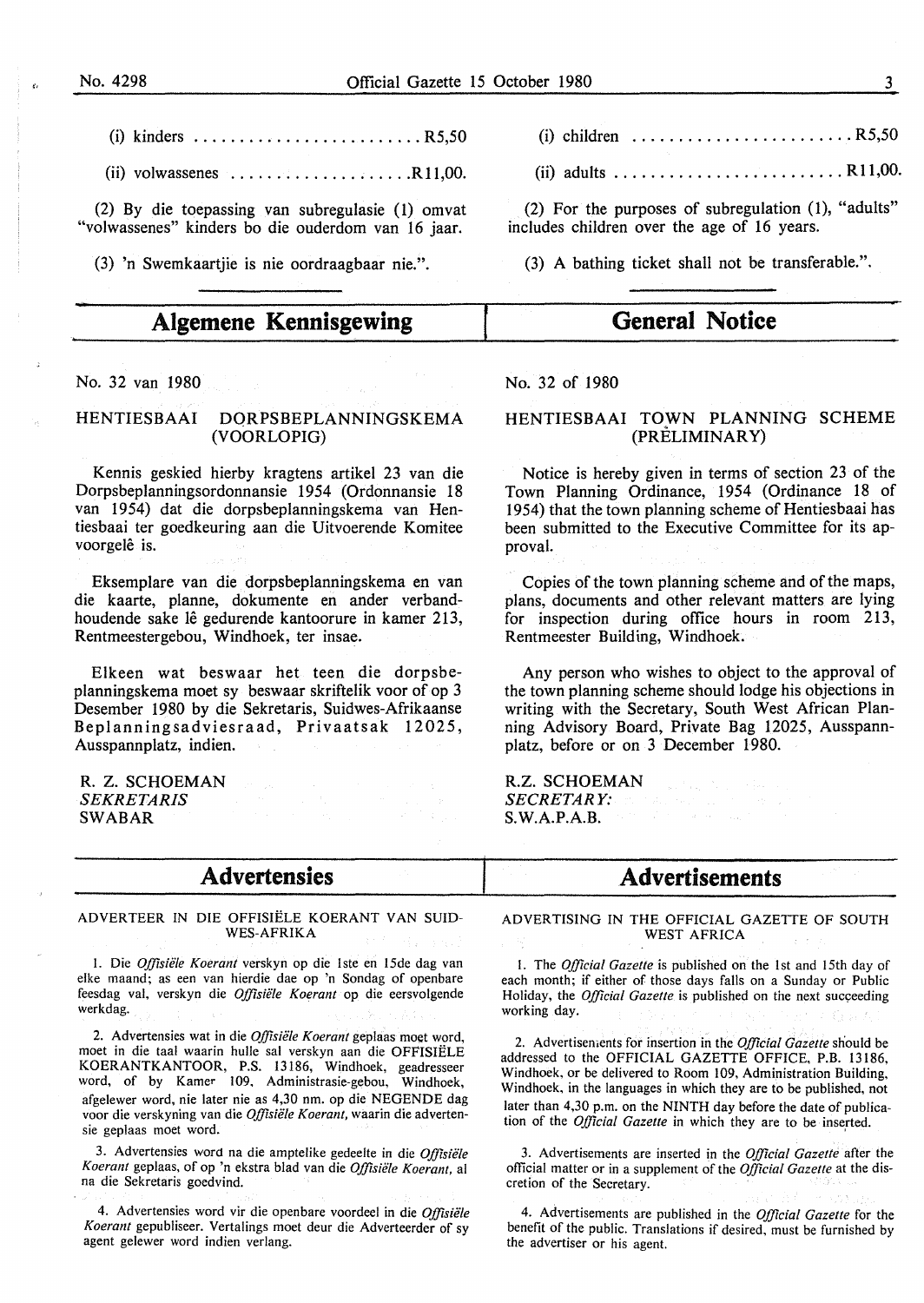5. Slegs regsadvertensies word vir publikasie in die *Offisiele Koerant* aangeneem en hulle is onderhewig aan die goedkeuring van die Sekretaris van Suidwes-Afrika, wat die aanneming of verdere publikasie van 'n advertensie mag weier.

Die Administrasie van **S.W.A.** behou horn die reg voor om die kopie te redigcer. te hersien en oortollige besoriderhede weg te laat.

7. Advertensies moet sover moontlik getik wees. Die manuskrip van advertensies moet slegs op een kant van die papier geskryf word en afle eiename moet duidelik wees. In geval 'n naam weens onduidelike handskrif foutief gedruk word. kan die advertensie slegs dan herdruk word as die koste van 'n nuwe plasing betaal word.

8. Geen aanspreeklikheid word aanvaar vir enige vertraging in die publisering van 'n kennisgewing of vir die publisering daarvan op 'n ander datum as die deur die insender bepaal. Insgelyks word geen aanspreeklikheid aanvaar ten opsigte van enige redigering. hersiening. weglatings, tipografiese foute en foute wat weens dowwe of onduidelike kopie mag onfstaan nie.

9. Die insender word aanspreeklik gehou vir enige skadevergoeding en koste wat voortvloei uit enige aksie wat weens die publisering, hetsy met of sonder enige weglating, foute, onduidelikhede of in watter vorm ook al. van 'n kennisgewing ten die Administrasie van S.W.A. ingestel word.

IO. Die jaarlikste intekengeld op die *Offisiele Koerant* is RI0,40 posvry in hierdie Gebied en die Republiek van Suid-Afrika, verkrygbaar by die here Die Suidwes-Drukkery Beperk, Posbus 2196, Windhoek. Oorsese intekenaars moet posgeld vooruit betaal. Enkel eksemplare van die *Offisiele Koerant* is verkrygbaar van die here Die Suidwes-Drukkery Beperk, Posbus 2196, Windhoek, teen 20 c per eksemplaar. Eksemplare word vir slegs twee jaar in voorraad gehou.

**11.** Die koste vir die plasing van kennisgewings is soos volg en is betaalbaar by wyse van tieks, wissels, pos- of geldorders:

12. Die koste vir die plasing van advertensies, behalwe die kennisgewings wat in paragraaf 11 genoem word, is teen die tarief van 35 c 1 :r cm dubbelkolom. (Gedeeltes van 'n cm moet as voile cm hcreken word).

13. Geen advertensie word geplaas nie tensy die koste vooruit betaal is. Tjeks, wissels. pos- en geldorders moet aan die Sekretaris van Suidwes-Afrika betaalbaar gemaak word.

*Tipe Tarief* 

l. Oordrag van besigheid .................•.....•..................... R3,25

#### **DEPARTEMENT VAN LANDBOU EN NATUURBEWARING**

#### **STAATSGROND BESKIKBAAR OP DIE HARDAPBESPROEIINGSKEMA MARIENTAL SUIDWES-AFRIKA**

**Aansoeke word ingewag ingevolge die bepalings van die Wet op Landboukrediet, 1966 om die aankoop van die volgende besproeiingseenhede op die Hardapbe**sproeiingsskema naby MARIENTAL, Registrasie-**Afdeling "R"** 

**1. Gedeelte 36 van die plaas Keikanachab West 91, Registrasie Afdeling "R", groot 45,4726 hektaar EN** 

5. Only law advertisements are accepted for publication in the *Official Gazelte,* and are subject to the approval of the Secretary for South West Africa, who may refuse to accept or may decline further publication of any advertisement.

6. The Administration of **S. W.A.** reserves the right to edit and revise copy and to delete therefrom any superfluous detail.

7. Advertisements should as far as possible be typewritten. Manuscript of advertisements should be written on one side of the paper only, and all proper names plainly inscribed; in the event of any name being incorrectly printed as a result of indistinct writing, the advertisement can only be republished on payment of the cost of another insertion.

8. No liability is assumed for any delay in publishing a notice or for publishing it on any date other than that stipulated by the advertiser. Similarly no liability is assumed in respect of any editing. revision. omission. typographical errors or errors resulting from faint or indistinct copy.

9. The advertiser will be held liable for all compensation and costs arising from any action which may be instituted against the Administration of **S. W.A.** as a result of the publication of a notice with or without any omission, errors. lack of clarity or in any form whatsoever.

10. The subscription for the *Official Gazette* is RI0,40 per annum. post free in this Territory and the Republic of South Africa, obtainable from Messrs. The Suidwes-C'rukkery Limited, P.B. Box 2196. Windhoek. Postage must be prepaid by overseas subscripbers. Single copies of the *Official Gazette* may be obtained from Windhoek. The Suidwes-Drukkery, Limited, P.O. Box 2196, Windhoek. at the price of 20 c per copy. Copies are kept in stock for only two years.

**11.** The charge for the insertion of notices is as follows and is payable in the form of cheques, bills, postal or money orders:

12. The charge for the insertion of advertisements other than the notices mentioned in paragraph 11 is at the rate of 35 c per cm double column. (Fractions of a cm to be reckoned as a cm).

13. No advertisements are inserted unless the charge is prepaid. Cheques. drafts. postal orders or money orders must be made payable to the Secretary for South West Africa.

*Type Charge* 

I. Transfer of business .. . .. •. . . . . . . . .. . . . . .. .. .. . . . . . . . . . . . . . . . . . . . . . . R3,25

#### **DEPARTMENT OF ARGRICULTURE AND NATURE CONSERVATION**

#### **STATE-OWNED LAND AVAILABLE ON THE HARDAP IRRIGATION SCHEME DISTRICT MA-RIENTAL SOUTH WEST AFRICA**

**Applications are invited in terms of the agricultural credit Act 1966 for the purchase of the following irrigation units on the Hardap Irrigation Scheme near MARIENT AL, Registration Division "R"** 

**1. Portion 36 of the farm Kekanachab West 91, Registration Division "R", measuring 45; 4726 hectares and**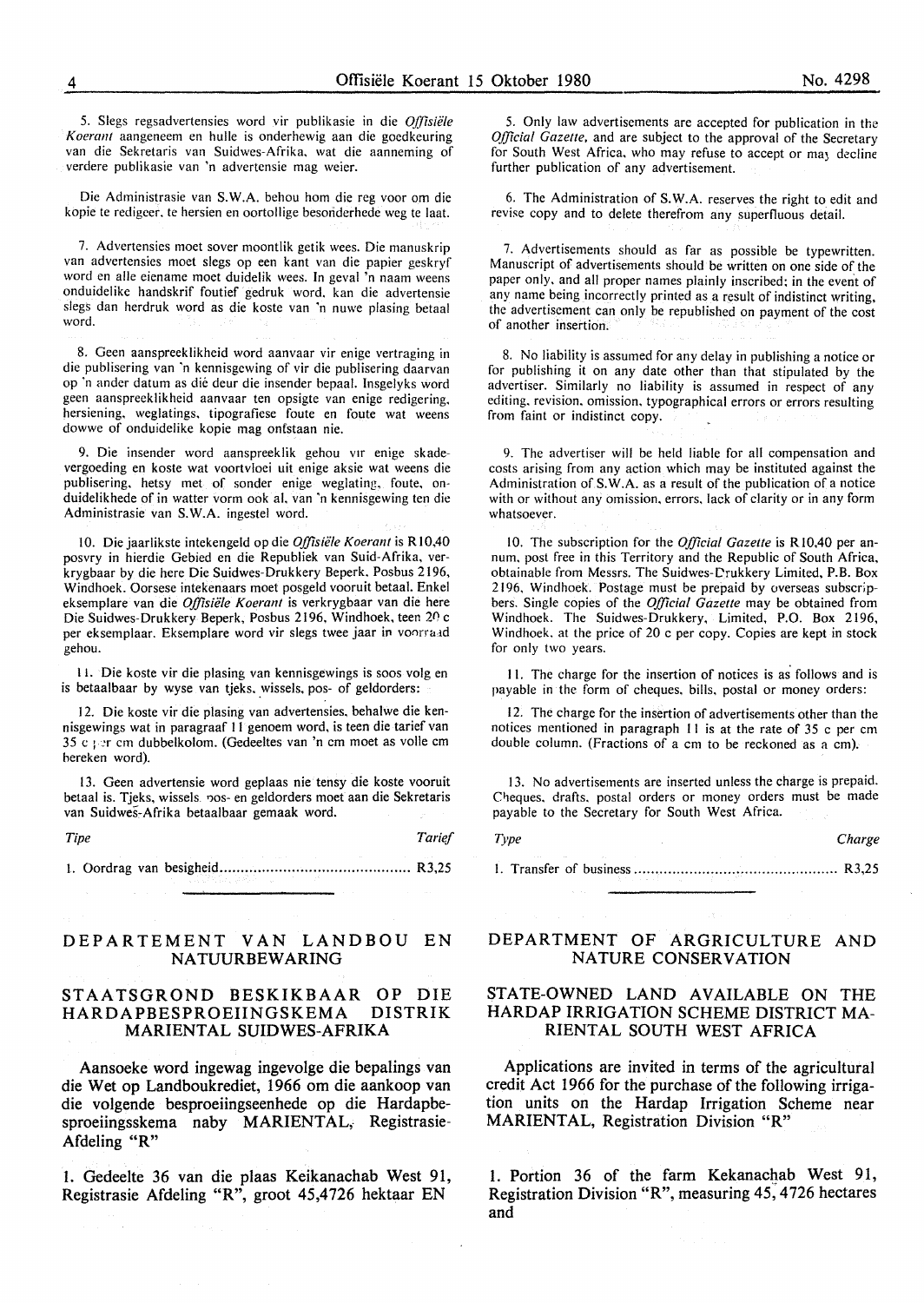(i) WOONHUIS gelee op Gedeelte 27 van die plaas Keikanachab West 91, Registrasie Afdeling "R", groot 1,5403 hektare KOOPPRYS: R20 000,00.

2. Gedeelte 253 van die Gekonsolideerde olaas Hardap Nedersetting 607, Registrasie Afdeling "R", Groot 40,9273 hektare EN

WOONHUIS geleë op Gedeelte 220 van die Gekonsolideerde Plaas Hardap Nedersetting 607, Registrasie Afdeling "R" Groot 1,0289 hektare, KOOPPRYS: R25 650,00

#### ALGEMEEN

1. BESPROEIING

'n Maksimum van 35 hektaar sal op elke eiendom vir besproeiing ingelys word.

#### 2. **VERRETERINGS**

Drie-slaapkamerwoonhuis

3. WATER VOORSIENING

Staatswaterskema

#### SPESIALE VOORWAARDES

I. Die suksesvolle applikant sal 'n koopakte met die Departement van Landbou en Natuurbewaring moet aangaan.

2. Die suksesvolle applikant sal nie daarop geregtig wees om die eiendom binne tien (10) jaar na aankoopdatum te verkoop nie.

3. Die bedrag van die Koopprys wat die suksesvolle applikant in kontant moet hydra en die voorwaardes waarop die res betaal moet word, sal deur die Landboukredietraad bepaal word.

4. Die suksesvolle applikant moet die perseel persoonlik bewoon.

5. Die koopakte wat uitgereik sal word sal sodanige verdere voorwaardes bevat as wat gewoonlik in transaksies van hierdie aard gestel word.

6. Die persele is onderworpe aan voorwaardes vervat in die titel bewys van die oorspronklike plaas Inliging in verband met enige verdere voorwaardes asook in verband met die Jigging van die persele kan verkry word van die Departement van Landbou en Natuurbewaring by ondergemelde adres sowel as van die Landdros Mariental. •

7. Aansoekvorms (LKG 86 A) is verkrygbaar by enige Landdroskantoor (uitgesonderd die landdroskantoor te (i) DWELLING HOUSE situate on Portion 27 of farm Keikanachab West 91, Registration Division "R", measuring 1,5403 hectares. PURCHASE PRICE: R20 000,00

2. Portion 253 of the Consolidated Farm Hardap Nedersetting 607, Registration Division "R", measuring 40,9273 hectares AND

DWELLING HOUSE situate on portion 220 of the Consolidated farm Hardap Settlement Registration Division "R" measuring 1,0289 hectares PURCHASE PRICE; R25 650,00

GENERAL

1. IRRIGATION

A maximum of 35 hectares on each property will be scheduled for irrigation

2. IMPROVEMENTS

Three bedroom dwelling house

#### 3. WATER SUPPLY

State water Scheme

#### SPECIAL CONDITIONS

1. The successful applicant will be required to enter into a deed of sale with the Department of Agriculture and Nature Conservation

2. The successful applicant will not be entitled to sell the property within ten (10) years of the date of purchase

3. The amount that the successful applicant will be required to pay in cash towards the purchase price as well as the conditions on which the balance is to be paid, will be determined by the Agricultural Credit Board.

4. The successful applicant will be required to occupy the plot personally

5. The deed of Sale to be issued will contain such further conditions as are generally imposed in transactions of this nature.

6. The plots are subject to the conditions set forth in the title deed of the original farm. Information about any further conditions as well as the locality of the plots can be obtained from the Department of Agriculture and Nature Conservation at the undermentioned address as well as from the Magistrate Mariental.

7. Application forms (LKG 86 E) are obtainable at any Magistrates office (except the magistrate's office, Windhoek) as well as from the Secretary, Department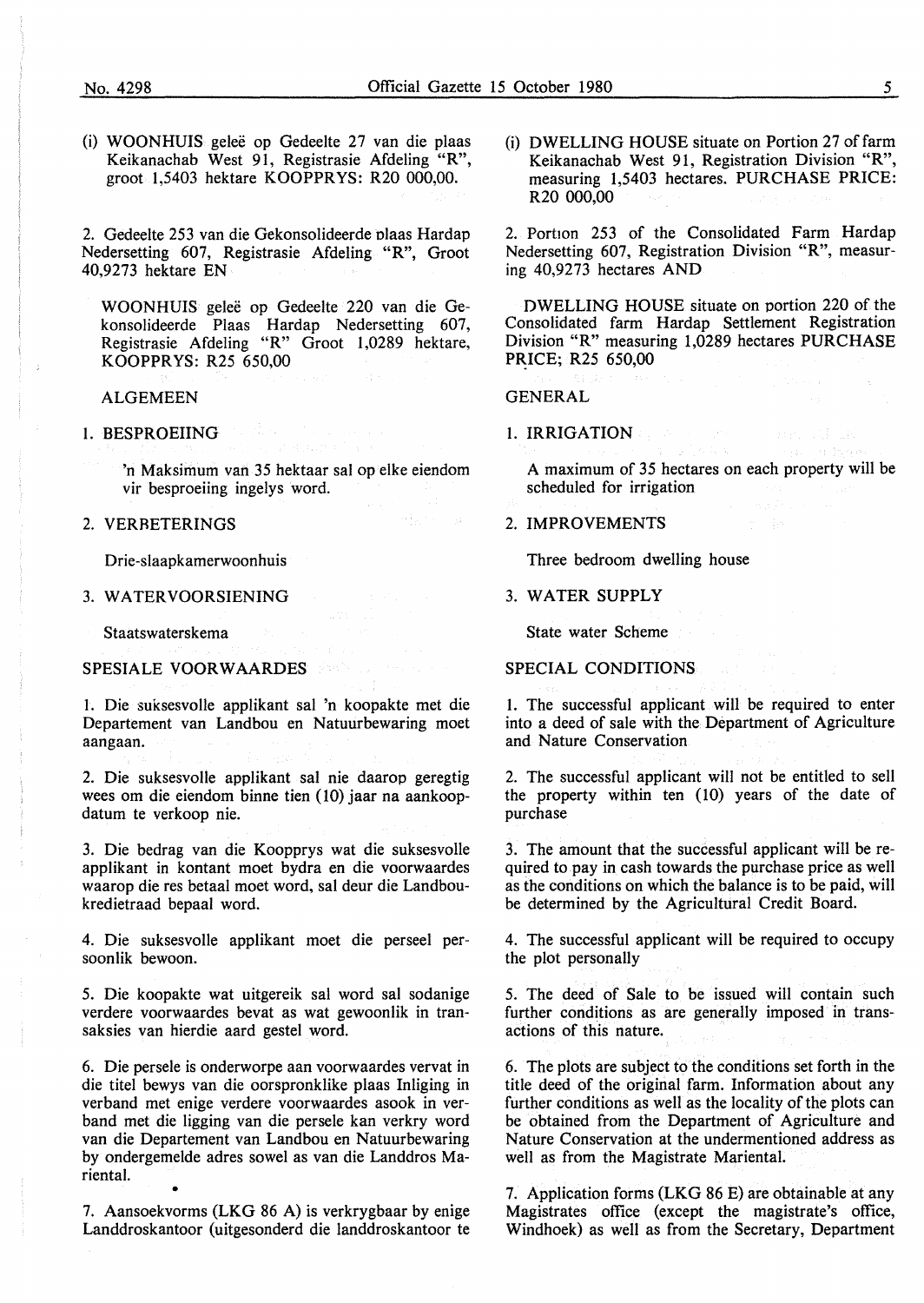Windhoek), asook van die Sekretaris, Departement van Landbou en Natuurbewaring, Privaatsak Xl3175, Windhoek 9000 (Telefoon 34031, Bylyn 13, Kamer 403, Craigmyle gebou Kaiserstraat, Windhoek).

8. Aansoeke moet aan die Sekretaris Departement van Landbou en Natuurbewaring gestuur word, sodat dit horn voor of op 30 November 1980 bereik.

Aansoeke moet nie by Landdroskantore ingedien word nie.

9. Die Staat behou om die reg voor om enigeen of al die persele wat hierby te koop aangebied word, te enige tyd terug te trek.

10. Die Departmenet het alle pogings aangewend om die inligting hierbo so volledig en noukeurig moontlik te verstrek, maar is nie aanspreeklik vir moontlike onjuistheid nie. Die eiendomme sal voetstoots verkoop word. Van applikante word verwag dat hulle die persele persoonlik inspekteer.

800812 OP 104 - S.W.A. (2) DAVID MORTON TRANSPORT (TVL) (PTY) LTD. - Randburg; First application (3) Six semi-trailes of 22 000 kg. each to be advised. (4)(a) Purpose made wooden shuttering on behalf of Uniply (Pty) Ltd. for building purposes. (5)(a) From a place on the RSA/SWA border at Nakop to points situated within South West Africa. (4)(b)  $Gyp$ sum ceiling boards, cover strips, cornices and wall boards. (5)(b) From a place on the **RSA/SW A** border at Nakop to points within South West Africa.

800822 OP 111 - WINDHOEK (2) W. J. DU TOIT - Windhoek; Bykomende voertuie en bykomende magtiging (3) SW  $32545 - bus - 60$  sitplek en een leunwa-bus — 157 sittendes en 16 staandes (4) $(5)$  Soos per die aangehegte bylaes "A" en "B".

**"A"** 

Manuel The Mary

1. Persone asook hulle persoonlike bagasie - Vanaf busstop nr. 1 (langs South West Star Hotel, Chryslerstraat, Khomasdal, Windhoek), busstop nr. 2 (Talstraat, Windhoek regoor die Nie-blanke huurmotorstaanplek) en busstop nr. 3 (Parsonsweg, Windhoek) na die terminus by die Suidwes Hotel te Rehoboth oor die volgende roete:-

Chryslerstraat, Mercedesstraat, Jaguarstraat, . Swartzstraat, Florence Nightingalestraat, Pasteurstraat, Johann Albrechtstraat, Daveystraat, John Meinertstraat, Talstraat tot by busstop nr. 2, dan verder met Talstraat, Thriftstraat, links om Snymansirkel, Republiekweg, Daimlerstraat, Joullestraat, Parsonsweg tot by busstop nr. 3, dan verder met Parsonsweg, Republiekweg, hoofpad na Rehoboth,

of Agriculture and Nature Conservation, Private Bag X 1317 5, Windhoek, 9000 (Telephone 34031 extension 13, Room 403, Craigmyle Buildings, Kaiser Street, Windhoek)

8. Applications should be forwarded to the secretary, Department of Agriculture and Nature Conservation to reach him not later than 30 November 1980.

Applications should not be handed in at Magistrate's offices.

9. The State reserves the right to withdraw at any time any one or all the plots hereby offered for sale.

10. The Department has made every endeavour to furnish the above information as comprehensively and accurately as possible but accepts no responsibility for any inaccuracies. The properties will be sold "voetstoots". Applicants are expected to inspect the plots personally.

ongenoemde weg na Oamites myn en terug oor die ongenoemde weg na die Windhoek/Rehoboth hoofpad, dan met laasgenoemde hoofpad tot by die aansluiting met Bahnhofweg te Rehoboth, volg dan Bahnhofweg, Kerkstraat en ongenoemde weg tot by Suidwes Hotel, vanaf Suidwes Hotel oor die ongenoemde weg tot by die aansluiting met Kerkstraat, dan met Kerkstraat en 'n ongenoemde weg tot by die oop ruimte gelee tussen die Echo Restaurant en die Windhoek/Mariental hoofpad en terug oor dieselfde roete met die uitsluiting van Daveystraat te Windhoek.

ROOSTER: Soos per die aangehegte bylae "B".

TARIEWE: Soos per die aangehegte bylae "B".

|                                                                                                                                                                   | あかさ ほうしょういん いねんこ                                                                      |
|-------------------------------------------------------------------------------------------------------------------------------------------------------------------|---------------------------------------------------------------------------------------|
| $\frac{1}{2}$ and $\frac{1}{2}$ are solved in the $\frac{1}{2}$ such that $\frac{1}{2}$ . The $\frac{1}{2}$ are $\frac{1}{2}$ and $\frac{1}{2}$ are $\frac{1}{2}$ |                                                                                       |
| <b>HEENREIS:</b>                                                                                                                                                  | Maandag tot<br>Vrydag                                                                 |
| <u> 1989 - John Sterftek, syntysk polit</u> ik                                                                                                                    | Arriveer:                                                                             |
| Windhoek stop 1 18h00<br>Windhoek stop 2 18h15<br>Windhoek stop 3 18h30<br>Oamites myn 19h40                                                                      | Windhock stop 2 18h10<br>Windhoek stop 3 18h25<br>Oamites myn 19h30<br>Rehobtoh 20h20 |
| スページにつれ、 オーデナ ほうごデータ                                                                                                                                              |                                                                                       |
| <b>TERUGREIS:</b><br>t.                                                                                                                                           | Maandag tot                                                                           |
| コード・コール おいなんい インドナイ                                                                                                                                               | Vrydag <b>Mark</b>                                                                    |
| <b>Example 18 YERTREK</b>                                                                                                                                         | Arriveer.                                                                             |
| <b>Example 20 Rehoboth 05h20</b>                                                                                                                                  | Oamites myn 06h00                                                                     |
| Oamites myn 06h05<br>$\mathcal{U}_2 \in \mathcal{V} \times \mathcal{V}_2$ .                                                                                       | Windhoek stop 3 06h35                                                                 |
| Windhoek stop 3 06h40<br>Windhoek stop 2 06h55                                                                                                                    | Windhoek stop 2 06h50<br>Windhoek stop 1 07h05                                        |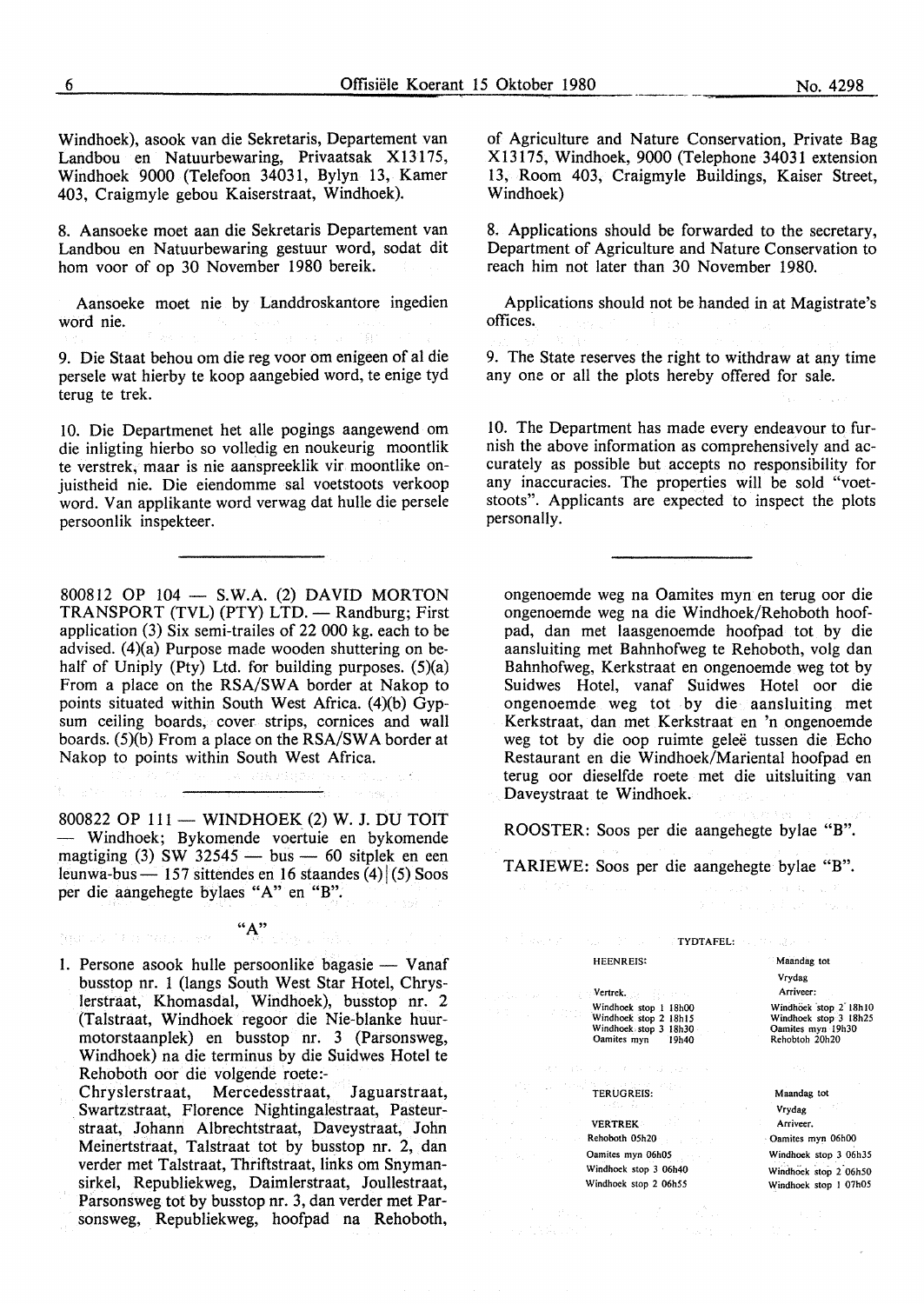saterdae; arriveer; Windhoek stop 2 I 2h40 Windhoek stop 3 12h55 Oamites myn 14h00 Rehoboth 14h45

sondae: arriveer; Oamites myn 18h10 Windhoek stop 3 19h15 Windhoek stop 2 19h30 Windhoek stop I 19h45

HEENREIS: vertrek: Windhoek stop 1 12h30 Windhoek stop 2 12h45 Windhoek stop 3 13h00 Oamites myn 14h05

terugrcis; vertrek: Rehoboth 17h30 Oamites myn 18h15 Windhoek stop 3 19h20 Windhoek stop 2 19h35

#### TARIEWE:

Windhoek - Rehoboth Enkel R1.10; Retoer R2.00 Windhoek — Oamites myn Enkel R0,80; Retoer R1.80 Rehoboth — Oamites myn Enkel R0.60; Retoer R1.50.

800902 OP  $117 - KOES$  (2) PRIMÊRE SKOOL CHRIS LÖTTER - Koës, Eerste aansoek (3) Een tagtig sitplek bus aangekoop te word (4) Blanke persone en hulle persoonlike bagasie. (5) Tussen Keetmanshoop en Koës gedurende skooluitnaweke asook met die sluiting en heropening van skole.

800911 OP 119 - WINDHOEK (2) M. GARISEB -Windhoek; Vervanging van voertuig met bykomende magtiging (3) SW  $18621$  - motor - 1 364 kg. vervang SW  $48277$  - motor - 5 passasiers  $(4)(a)$   $(5)(a)$  Soos per die aangehegte bylae "A".  $(4)(b)$  Alle rasse asook hulle persoonlike bagasie op *bona fide* taxiritte. (5)(b) Binne Windhoek munisipale gebied.

#### $"A"$

Nie meer as 6 (ses) Bantoe persone (drywer ingesluit) nie, asook hulle persoonlike bagasie op *bona fide* tax $iritte - vanaf$ :-

- (a) 'n Woning gelee binne Nama en Damara seksies, Katutura na 'n ander woning of besigheidsplek geleë binne Nama en Damara seksies, Katutura of vanaf 'n besigheidsplek geleë binne Nama en Damara seksies, Katutura na 'n ander besigheidsplek of woning geleë binne Nama en Damara seksies, Katutura;
- (b) die taxistaanplek Nr. 5 (vyf) geleë regoor huis Nr. N5/46 in Nama seksie, Katutura en vanaf wonings of besigheidsplekke gelee binne Nama en Damara seksies, • Katutura na plekke geleë binne die munisipale gebied van Windhoek;
- (c) die taxistaanplek in Talstraat en die taxistaanplek by Windhoek spoorwegstasie na plekke geleë binne Nama en Damara seksies, Katutura;

(d) 'n woning of besigheidsplek gelee binne die munisipale gebied van Windhoek na plekke geleë binne Nama en Damara seksies, Katutura.

800912 OP 120 - SWAKOPMUND (2) M.S.  $TJAVEONDJA - Swakopmund; Nuwe aansoek (3)$  $SS$  1567 - Bus - 8 persone (4) Bantoe huurmotorpassasiers en hulle persoonlike bagasie (5)(a) Binne Swakopmund munisipale gebied en (5)(b) Vanaf en na plekke gelee binne Swakopmund munisipale gebied na en vanaf plekke gelee binne Arandis gebied.

800912 OP 121 - WINDHOEK (2) J.S. HENDRICKS - Katutura; Vervanging van voertuig (3) SW 50826- motor- *5* passasiers (4) & (5) Soos per die aangehegte bylae "A".

> "A"  $"A"$

1. Nie meer as 6 (ses) Nie-Blanke persone (drywer ingesluit) nie asook hulle persoonlike bagasie op *bonafide*   $taxiritte$   $\longrightarrow$  Vanaf:

- (a) 'n woning gelee binne Namaseksie, Katutura na 'n ander woning of besigheidsplek geleë binne Namaseksie, Katutura of vanaf 'n besigheidsplek gelee binne Namaseksie, Katutura na 'n ander besigheidsplek of woning geleë binne Namaseksie, Katutura;
- (b) die taxistaanplek nr. *5* gelee regoor huis nr. N5/46 in Namaseksie, Katutura en vanaf wonings of besigheidsplekke binne Namaseksie, Katutura na plekke gelee binne die munisipale gebied van Windhoek;
- (c) die taxistaanplek in Talstraat en die taxistaanplek by Windhoek spoorwegstasie na plekke geleë binne Namaseksie, Katutura;
- (d) 'n woning of besigheidsplek gelee binne die munisipale gebied van Windhoek na plekke geleë binne Namaseksie, Katutura.

Die magtiging hierbo uiteengesit is onderhewig aan die voorwaardes, in bylae "B" hiertoe, vervat.

2. Nie meer as 6 (ses) Nie-Blanke persone (drywer ingesluit) nie, asook hulle persoonlike bagasie op, *bona fide* taxiritte — Vanaf:

(a) 'n woning gelee binne Khomasdal na 'n ander woning of besigheidsplek gelee binne Khomasdal of vanaf 'n besigheidsplek geleë binne Khomasdal na 'n ander besigheidsplek of woning geleë binne Khomasdal; en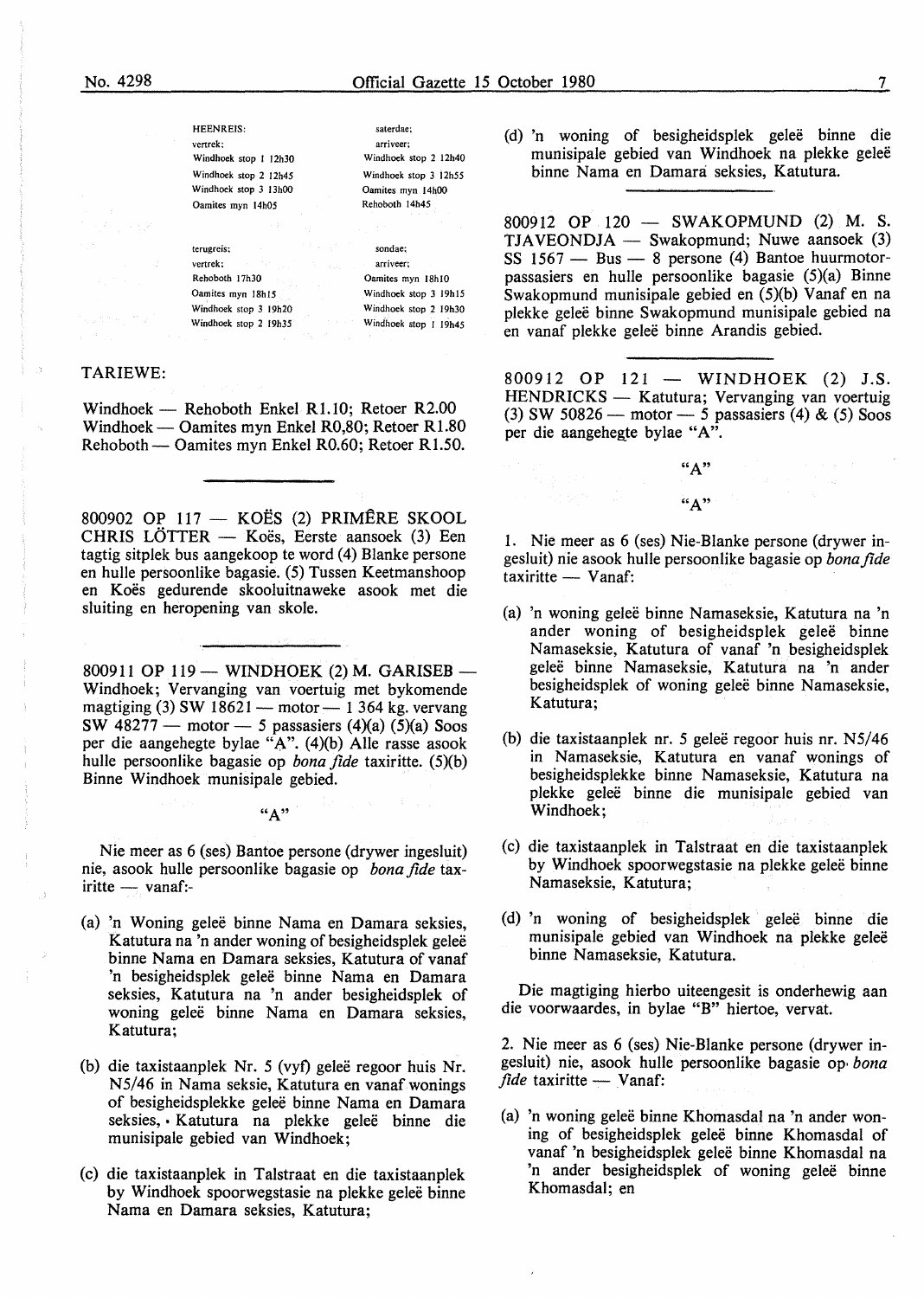- (b) die taxistaanplek in Talstraat en die taxistaanplek by Windhoek spoorwegstasie na plekke geleë binne Khomasdal woonbuurt;
- (c) huurmotorstaanplekke gelee binne Khomasdal na plekke gelee binne die munisipale gebied van Windhoek; en
- (d) 'n woning of besigheidsperseel geleë binne die munisipale gebied van Windhoek na plekke gelee binne Khomasdal woonbuurt.

#### KENNISGEWING VAN OORDRAG VAN BESIGHEID

Kennisgewing geskied hiermee dat 14 (veertien) dae na publikasie hiervan, aansoek gedoen sal word by die Lisensiehof vir die distrik van MALTAHÖHE gehou te MALTAHÖHE vir die oordrag van die volgende lisensies:

1. Algemene Handelaar (beperk tot die verkoop van voedselware, kruideniersware, ornamente, aandenkinge en leesstof).

 $\label{eq:3.1} \begin{split} \mathcal{O}(\frac{1}{2}\log\left(\frac{1}{2}\right) - \frac{1}{2} \log\left(\frac{1}{2}\right) + \frac{1}{2} \log\left(\frac{1}{2}\log\left(\frac{1}{2}\right)\right) \\ \mathcal{O}(\frac{1}{2}\log\left(\frac{1}{2}\log\left(\frac{1}{2}\right) - \frac{1}{2}\log\left(\frac{1}{2}\right)\right) + \frac{1}{2} \log\left(\frac{1}{2}\log\left(\frac{1}{2}\right)\right) \\ \mathcal{O}(\frac{1}{2}\log\left(\frac{1}{2}\log\left(\frac{1}{2}\right)$ 

 $\Phi=\lambda M/\lambda \, \ln \lambda$  and

 $\omega_{\rm eff} \sim \omega_{\rm c}$ 

- 2. Restaurantlisensie.
- 3. Spuit- en Mineraalwater Handelaar.
- 4. Tabak by kleinmaat.
- 5. Patente Eiendomsmedisyne.
- 6. Vars Produkte Handelaar.
- 7. Slagter Kleinhandel (beperk tot die verkoop van vooraf verpakte vleis en vleisprodukte in behoorlik verseëlde fabriekhouers).

Lisensies tans gehou deur MEV. HENDRIETTE ALIDA VAN ZYL, wie tans handel dryf onder die naam en styl van KOM-IN-PADKAFEE te erf 15, MALTAHÖHE aan PIETER WILLEM VAN ZYL, wie handel dryf op dieselfde perseel onder dieselfde naam en styl.

GEDATEER TE WINDHOEK HIERDIE 3DE DAG VAN OKTOBER 1980.

> MULLER & BRAND PROKUREURS VIR PARTYE Sokolic-gebou John Meinertstraat Posbus 2073 WINDHOEK

#### KENNISGEWING VAN OORDRAG VAN BESIGHEID

Geliewe kennis te neem dat na 14 dae vanaf publikasie hiervan, aansoek gedoen sal word by die HANDELS-LISENSIEHOF vir die DISTRIK van WINDHOEK gehou te WINDHOEK vir die oordrag van die Algemene Handelaar Lisensie tans gehou deur A GOUWS wie handel dryf op Erf 90 WINDHOEK onder die naam en styl van **MAISON** LA CHIC aan HORST DOEDENS wie voortaan op dieselfde perseel onder dieselfde naam en sty! vir sy eie rekening sake sal doen.

> PROKUREURS VIR APPLIKANT R OLIVIER & KIE Atlantisgebou Moltkestraat Posbus 2198 WINDHOEK 9000

#### MUNISIPALITEIT TSUMEB

#### KENNISGEWING NR. 1601980

#### UITSTAANDE BELASTINGS

Kennis geskied hiermee ingevolge Artikel 171(1) van die Munisipale Ordonnansie (Ordonnansie 13 van 1963) dat vir die ondergenoemde onbesette eiendomme vir 'n tydperk van vyfjaar geen betalins vir eiendomsbelasting ontvang is nie.

'n Beroep word op die geregistreerde eienaars van die eiendomme gedoen om die agterstallige belastings saam met die rente daarop binne drie maande na die datum van die laaste publikasie hiervan te betaal.

Die eiendomme sal by wanbetaling per openbare veiling verkoop word.

#### **EIENAAR**

ERF NR.:

| C.A. Pires                                           | 728 (Uitb. 4) |
|------------------------------------------------------|---------------|
| U. Pawell and the U.S.                               | 767 (Uitb. 4) |
| e de la constitución de la constitución<br>U. Pawell | 847 (Uitb. 4) |
|                                                      |               |

0. J. BRITZ *STAD,SKLERK* 

#### Munisipale Kantore

| Posbus 275                                                      |  |  |  |  | 그 사람들은 아이에 대한 사람들을 만들어 보고 있었다.                                            |  |
|-----------------------------------------------------------------|--|--|--|--|---------------------------------------------------------------------------|--|
| Telefoon 3056                                                   |  |  |  |  | こうかい いちかい あいしょう かいしょう                                                     |  |
| TSUMEB and the contract in the transformation of $\mathbb{R}^n$ |  |  |  |  |                                                                           |  |
| 9000 de la 1990 de 1800 de la 1990 de 1800 de                   |  |  |  |  |                                                                           |  |
|                                                                 |  |  |  |  | contractors and the contractors of the contractors and the contractors of |  |

 $\sim$   $\alpha$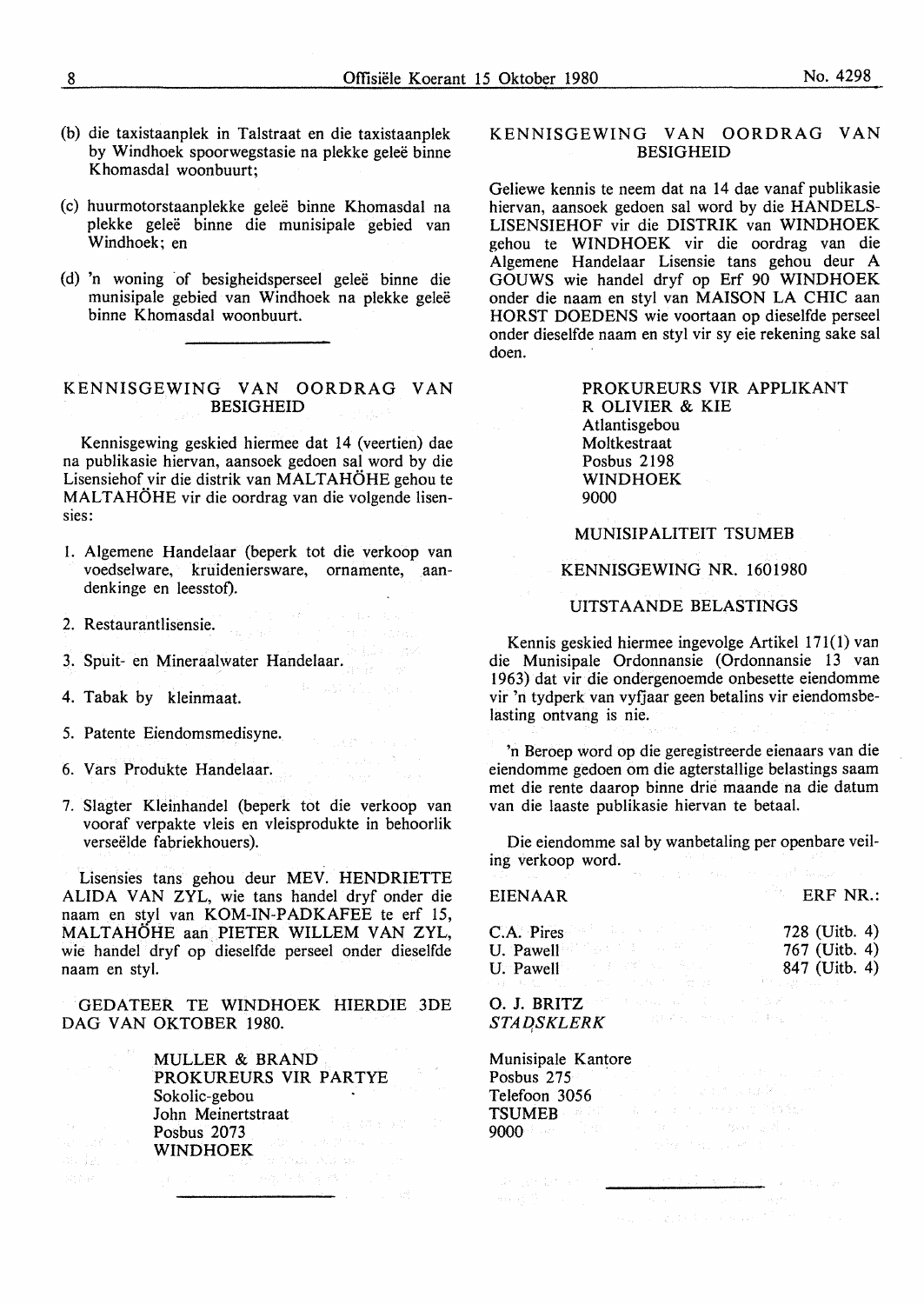#### NOTICE OF TRANSFER OF BUSINESS

Notice is hereby given that application will be made at the next quarterly sitting of the Licensing Court for the district of Windhoek to be held at Windhoek on the 3rd day of December 1980 for the transfer of the following trading licence: General Dealer (hardware, wood and machinery), presently in name of J. E. M. B. FRUNDT at Erf 2100, Windhoek, trading as J. FRUNDT BAU- UND MOEBELTISCHLEREI, to H. ASCHER, who will henceforth do business at the same premises under the name of H. Ascher Bau- und Moebeltischlerei, J. Fründt Nachfolger, for his own account. So a sale composition of nigir Waset.

SIGNED AT WINDHOEK ON THIS 1ST DAY OF OCTOBER, 1980.

| Irene Fründt      | - 452 플로그 220 시간 포함 모르고 보고                                                                                                                                                                                                           |
|-------------------|--------------------------------------------------------------------------------------------------------------------------------------------------------------------------------------------------------------------------------------|
| Lazarettstreet 47 |                                                                                                                                                                                                                                      |
|                   | <b>P.O. Box 264 Market Manuford Material</b>                                                                                                                                                                                         |
|                   | WINDHOEK <b>Conservation of the conduct of the Second Second Second Second Second Second Second Second Second Second Second Second Second Second Second Second Second Second Second Second Second Second Second Second Second Se</b> |
| 9000              | Case State Corp.                                                                                                                                                                                                                     |
|                   | s é regene.                                                                                                                                                                                                                          |
|                   | 그 회사 전쟁 6월 보니                                                                                                                                                                                                                        |

#### **KENNISGEWING VAN OORDRAG VAN**  BESIGHEID

Geliewe kennis te neem dat na 14 dae vanaf publikasie hiervan, aansoek gedoen sal word by die Handelslisensiehof vir die Distrik van Windhoek gehou te Windhoek vir die oordrag van die Algemene Handelaar en Garage lisensie tans gehou deur GERNOT SENTEFOL wie handel dryf op Erf 1635 Windhoek onder die naam en styl van AUTO REPAIRS aan WILFRIED ALFRED ETZOLD wie voortaan op dieselfde perseel onder dieselfde naam en styl vir sy eie rekening sake sal doen.

GETEKEN TE WINDHOEK OP HIERDIE 9DE DAG VAN OKTOBER 1980.

W.A. ETZOLD Adres van Applikant Posbus 11032 WINDHOEK 9000

# **EAT GOORDRAG VAN LISENSIE** DELKEER

Kennis word hiermee gegee dat aansoek by die LISENSIEHOFWINDHOEK gedoen sal word vir die oordrag van. die. Algemene Handelaars Lisensie gehou deur mev. A. J. CRONIN op erf 1297, wat handel gedryf het onder die naam van THREE-A-CORNS aan MEY E. BIEWENGA wat handel sal dryf onder dieselfde naam. unteknomunbusi velement

MEY. E. BIEWENGA (O. 1981) (1981) Posbus 3007 *5*  PIONIERSPARK I JOHN STREIN<br>PIONIE – A 4 2000 - A 14 4 89 312 - 23 34 4 5 6 6 DE ZEN BREAKT STAAT EN

Kennis geskied hiermee dat, veertien dae na publikasie hiervan, aansoek gedoen sal word by die Landdros te Tsumeb vir die oordrag van die Algemene Handelaarslisensie, tans gehou deur Hendrik Jacobus Jordaan, wie handel gedrywe bet onder die handelsnaam van HENRY'S HORLOSIEMAKER, aanGERT JACOBUS VAN ASWEGEN, wie handel sal drywe onder die handelsnaam van HENRY'S HORLOSIEMAKER te Eif Nr. 4, Posstraat, Tsumeb.

GEDATEER TE TSUMEB HIERDIE lSTE DAG VAN OKTOBER 1980.

> GERTENBACH | VAN ZYL Hoofstraat Posbus 259 **TSUMEB**

#### KENNISGEWING VAN OORDRAG VAN BESIGHEID

Geliewe kennis te neem dat na verstryking van 'n periode van 14 dae vanaf verskyning hiervan THEUNIS JOHANNES DUVENHAGE van voorneme is om by die Handelslisensiehof vir die Distrik MARIENTAL aansoek te doen om die Algemene Handelaar, Restaurant, Vars Produkte en Tabak by Kleinmaat lisensies waarom h hy besigheid doen onder die naam BAMBI RESTAURANT oor te dra aan JAN HENDRIK JOHANNES DUVENHAGE wie die besigheid sal voortsit op dieselfde perseel vir sy eie voordeel onder die naam BAMBI RESTAURANT

GEDATEER TE MARIENTAL OP DIE lSTE DAG VAN OKTOBER 1980.

J. K. ROUX Prokureur vir die Partye Drieboomstraat, Posbus 300, MARIENTAL.